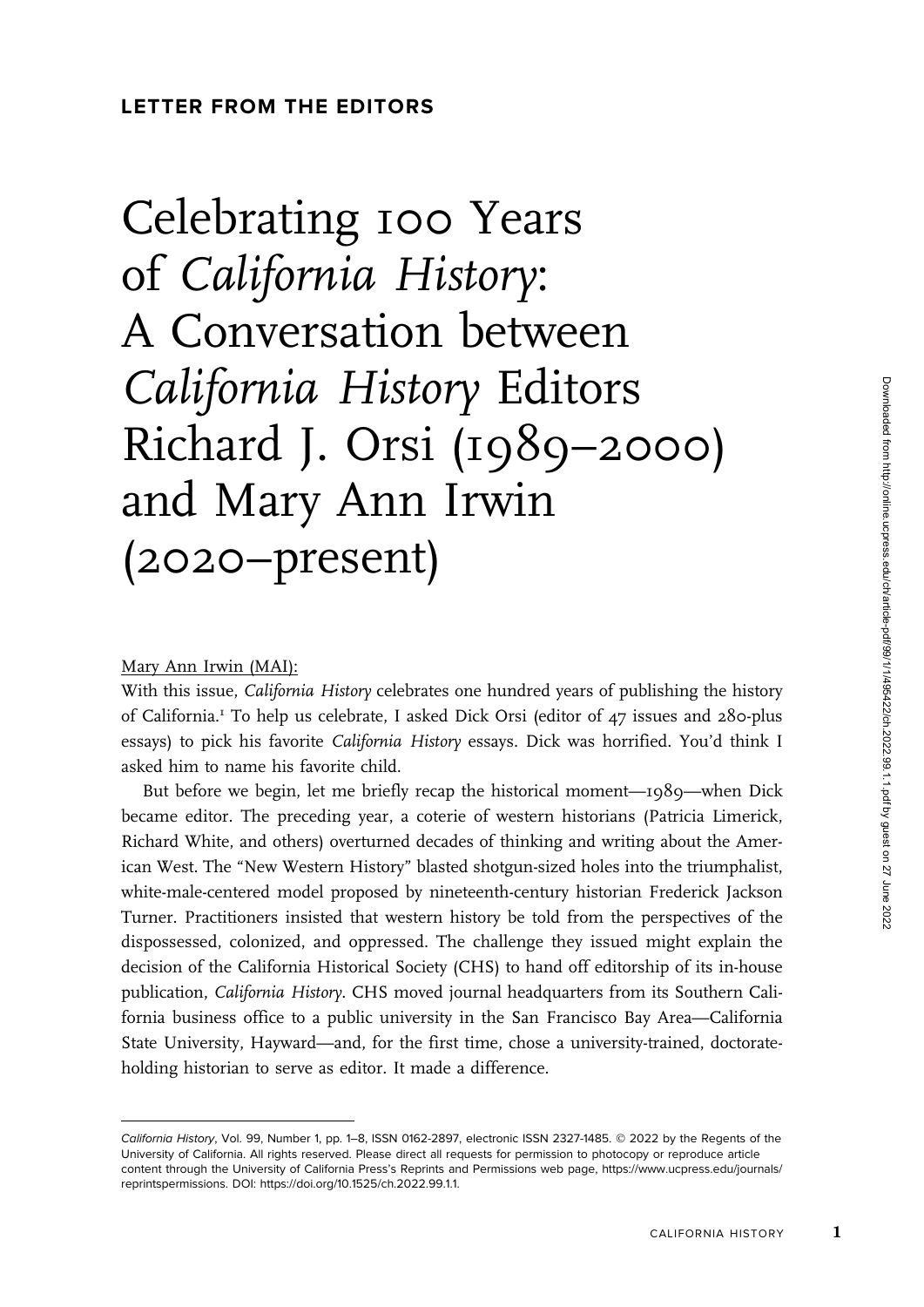Make no mistake: California History published excellent scholarship in the years 1922– 1988. But I think it is fair to say that Dick was instrumental in creating today's California History, a rigorously researched, carefully peer-reviewed, and scrupulously edited quarterly that publishes the best in new and cutting-edge scholarship about California, the West, and the Pacific World. (And now, rebuttal from Dick Orsi ... )

#### Richard J. Orsi (RJO):

I will admit only to saying "yes" when Mary Ann asked me to choose the "best" articles published under my editorship, from my first issue (vol. 68, nos. 1–2, Spring/Summer 1989) through my last (vol. 73, no. 3, October 2000). I immediately questioned that decision: it meant reviewing twelve volumes, four issues each, most of which include at least four articles, with some special issues containing ten or more essays. The University of California Press ultimately published five of these special issues as books. Four book/ special issues represent CHS's California History Sesquicentennial Series; the first of these four Sesquicentennial issue/books were published in 1989 and included field specialists' reinterpretations of major themes in California history. Numbering a total of forty articles, the Sesquicentennial issues presented outstanding historical work.

# MAI:

I agree 100 percent: the Sesquicentennial issues were outstanding. This was the difference it made, having a professional historian as editor. It meant that Dick could reach out to friends and colleagues to assemble an amazing editorial board. The individuals listed in his first editorial board include many of my own personal icons. But the transition was rocky: the journal came to CSU Hayward with no content—no potential articles under submission or even in peer review. Nonetheless, by October 1989, Dick was rolling. Jim Gregory shared a taste of his soon-to-be-classic American Exodus: The Dust Bowl Migration and Okie Culture in California (1989), and Dick signaled his commitment to telling the history of California "from the bottom up." Richard K. Beardsley and Lane Ryo Hirabayashi offered a fine article on the Japanese American community of Delta.<sup>2</sup> Another excellent contribution was "Biddy Mason's Los Angeles 1856–1891," written by Dolores Hayden, future award-winning urban historian-poet-architect, whose later works pressed Los Angeles to recognize the contributions of women and diverse ethnic groups in that city's development.3

Dick's next issue was the remarkable special issue Envisioning California, which shared the proceedings of the first conference devoted to what was then the emerging field of California studies. Seated in the audience, Dick decided he would convince twelve literary scholars, political scientists, and historians who spoke at the conference to publish expanded versions of their talks to the journal. The result was a far-reaching, interdisciplinary approach to understanding the land, people, and places of California, including essays on art, literature, education, and public policy by such luminaries as Luis Valdez, James D. Houston, Gerald Haslam, and Maxine Hong Kingston.<sup>4</sup> Volume 69 (1989) was a portent of the breadth and depth of scholarship to come.

Another excellent special issue, Yosemite and Sequoia: A Century of California National Parks, came the following summer, commemorating the 100th anniversary of those two sublime natural resources.<sup>5</sup> National parks and environmental historian Alfred Runte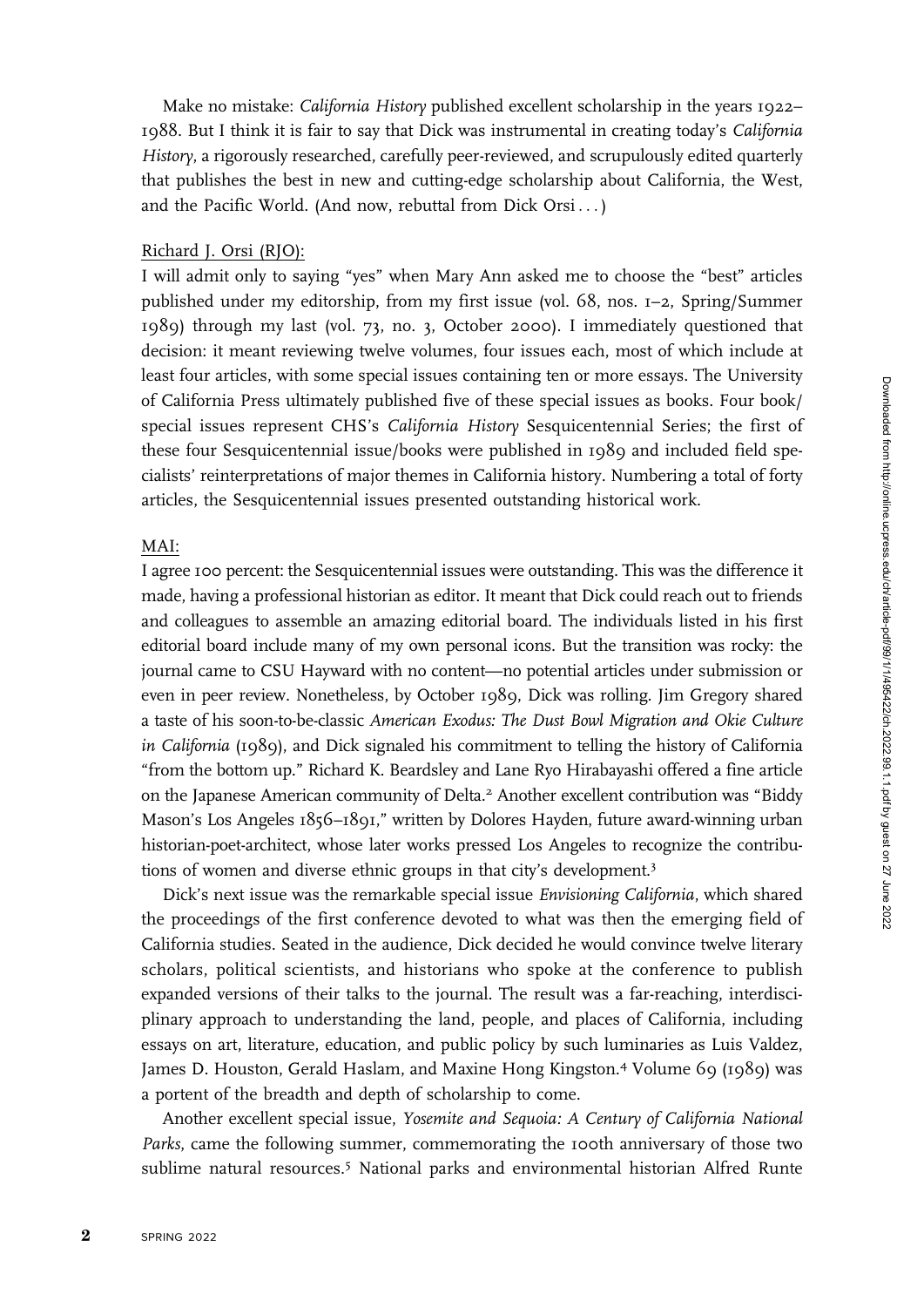served as a guest editor. Beautifully illustrated with photographs, drawings, and ephemera, the issue includes essays by nine scholars, including one devoted to John Muir. This issue is one of my top picks.

# RJO:

I, however, ultimately gave up on choosing a handful of articles to identify as the "best." The essays I highlight here are not "better" than the many excellent works not chosen. Rather, I chose them because of the importance of their subject matter to California, in terms of both the state's historical development and today's society; the originality of the subject and analysis; the breadth of primary and secondary sources consulted; the fluency and beauty of the writing; and the extent to which the article provoked further thought and inquiry. The articles discussed below represent a blend of these criteria. They are representative examples of the finest thinking and expression published at that time.

Anthropologist Lowell J. Bean's 1992 "Indians of California: Diverse and Complex Peoples" led off the "Indians of California" special issue.<sup>6</sup> Even at that time, popular culture, state historical sites, and texts used in school classrooms depicted California's Native peoples as primitive, lazy "stone age" remnants, few in number and simple in subsistence, economy, technology, culture, and organization, content to wander and barely survive by foraging whatever nature provided, thus rendering them invisible and irrelevant to "modern" civilization. A pioneering scholar, Bean reviewed the findings of two generations of scientists, social scientists, and humanists and overwhelmingly disproved these lingering fictions. Bean appended to his endnotes a reference list of seventy important works, contributing to a more comprehensive and accurate understanding of historical and contemporary California Native cultures. Bean's article in this special issue served as a valuable resource for general historians and other readers, and especially for elementary, secondary, and college teachers seeking to improve their curricula.

# MAI:

The "Indians of California" special issue is one of my favorites, too. It featured essays by nine contributors, including Bean, who considered California's Indigenous peoples in all their complexity and diversity.<sup>7</sup> The issue included a portfolio of "California Indian Artists" with sixteen brilliant color plates and an essay about the artists, and Albert L. Hurtado's important "Sexuality in California's Franciscan Missions: Cultural Perceptions and Sad Realities."8 The author of Indian Survival on the California Frontier (1988) extended the scope of his California History essay for his 1999 classic Intimate Frontiers: Sex, Gender, and Culture in Old California.<sup>9</sup>

# RJO:

Business historian William P. McGowan's 1993 "Fault Lines: Seismic Safety and the Changing Political Economy of California's Transportation System" offered much more than its title implied.<sup>10</sup> Focusing on the question of highway seismic safety allowed McGowan to uncover why so much appeared to go wrong in California's political and governmental systems, from the 1960s forward. As late as the 1960s, improvements to California's highway infrastructure could generally be made when needed. Popular with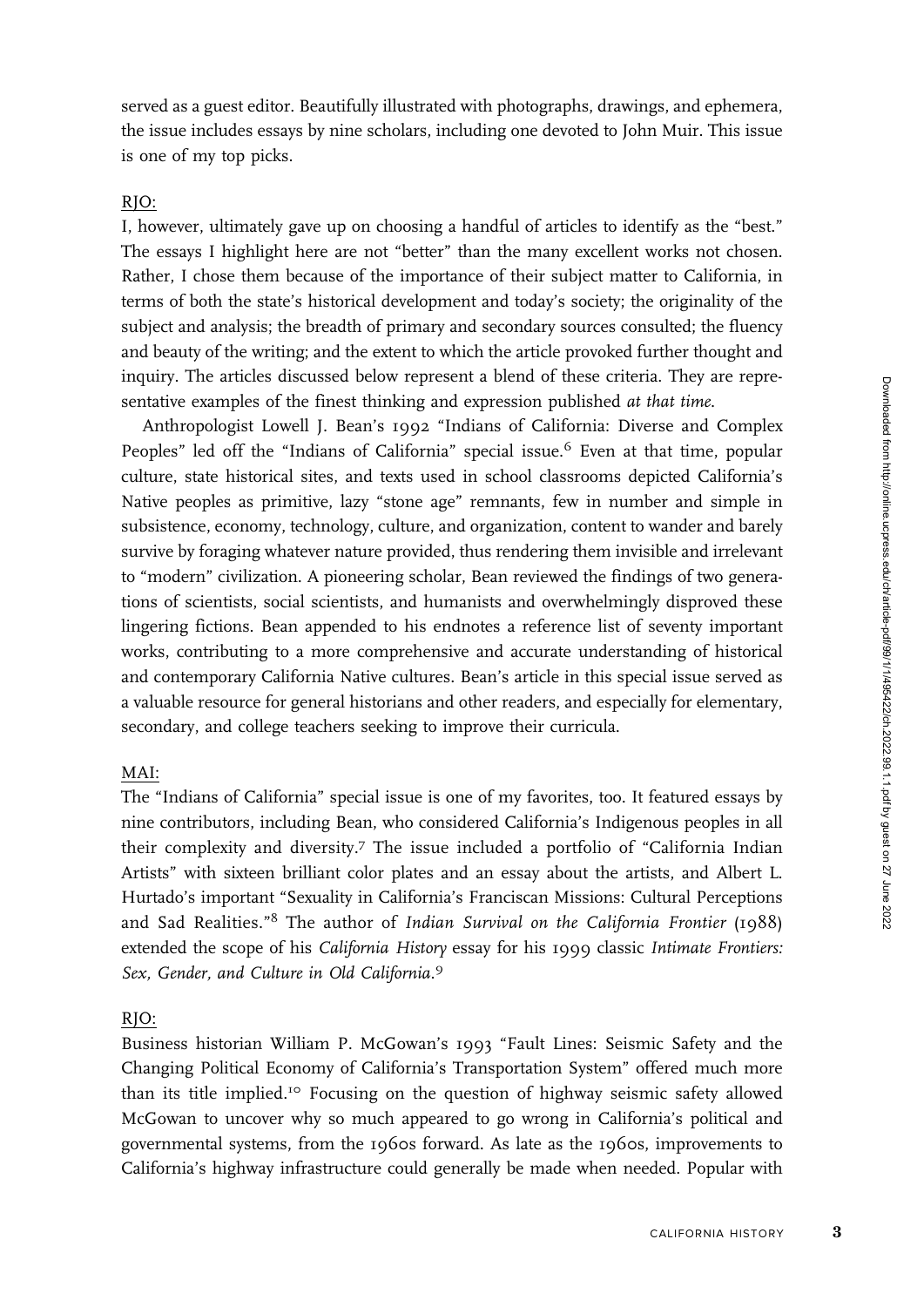political leaders and the public, the state's stable highway program was insulated from ephemeral political whims and was funded by a reliable, essentially sacrosanct gasoline tax whose revenues could not legally be diverted to other purposes. Freeway bridges and multitiered structures appeared to be maintained and safe, particularly from earthquake damage. In reality, though, the more sophisticated technologies available to state engineers in the early 1970s showed that many roadbeds and freeway supports were alarmingly vulnerable. But the state's politics, as well as state, national, and indeed international economic troubles, blocked improvements in highway safety, paving the way for deadly freeway collapses, as well as the general deterioration of state infrastructure. McGowan's research and analysis explained why freeway overpasses and elevated roadbeds were collapsing, and why, by the 1990s, similar deterioration was evident throughout other state facilities: public schools, universities, prisons, and elsewhere.

#### MAI:

My favorites will always include articles about women, so I chose 1993's "Women in California History" special issue, in which Michael E. Engh shared his research on Mary Julia Workman, "Catholic Conscience of Los Angeles"; John H. M. Laslett explored the complicated relationship between labor leader Rose Pesotta and the Los Angeles chapter of the International Ladies' Garment Workers' Union; Sandra Schackel, close student of western women's history, offered a portrait of actress and "Uncommon Heroine" Barbara Stanwyck; and Richard A. García delved into United Farmworkers cofounder Dolores Huerta as "Woman, Organizer, and Symbol."<sup>11</sup>

Another personal favorite is the 1994 special issue "Japanese Americans in California," whose five essays describe various aspects of life for California Japanese Americans. These include Eiichiro Azuma's study of the Japanese immigrant farmers of Walnut Grove, who survived despite the state's restrictive alien land laws. The issue pays tribute as well to the elegant paintings, watercolors, and prints of influential University of California, Berkeley, art teacher Chiura Obata (1885–1975), who was incarcerated in the camps during World  $\text{War II.}^{12}$ 

#### RJO:

Focused, tightly researched and reasoned, Richard Lowitt's 1995 "The Hetch Hetchy Controversy, Phase II: The 1913 Senate Debate" examined a critical event in the environmental movement in California and the nation.<sup>13</sup> To free itself of the high prices, limited capacity, and unreliability of the Spring Valley Water Company, San Francisco's water service monopoly, the city applied to the federal government for permission to dam the Tuolumne River at the mouth of one of Yosemite National Park's most beautiful valleys, the Hetch Hetchy, intending to transport Sierra water two hundred miles to a publicly owned water agency. The proposal ignited the acrimonious and much-studied "Hetch Hetchy Debate." "Preservationists," led by John Muir and supporters, opposed the plan, favoring perpetual protection of undefiled nature on public lands, most especially in national parks. Their opponents, "utilitarian conservationists," favored protecting wild lands for "wise use" in the public interest. The controversy climaxed in a U.S. Senate debate in 1913. Many historians have closely studied the controversy, almost all focusing on the clash between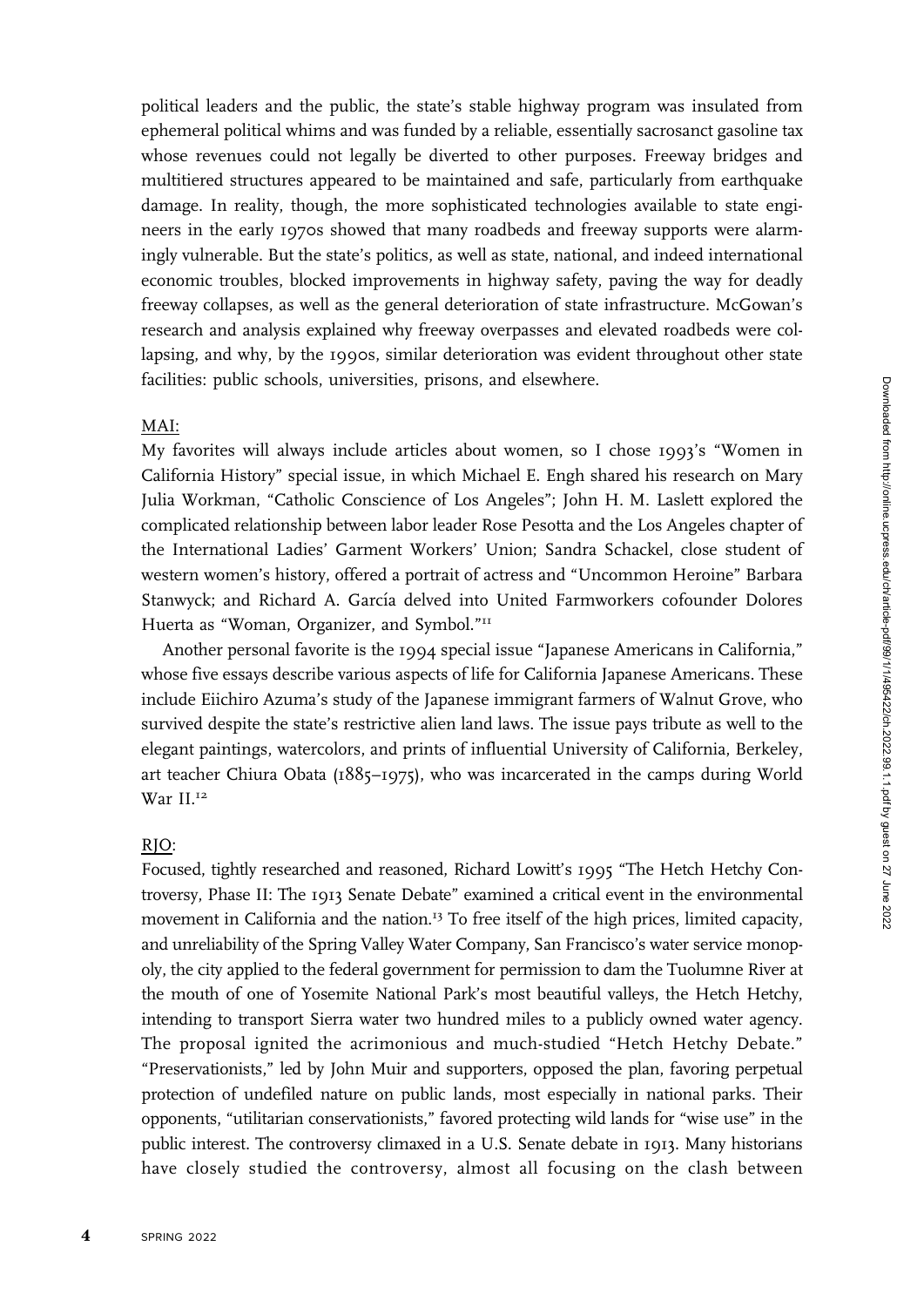Downloaded from http://online.ucpress.edu/ch/article-pdf/99/1/1/495422/ch.2022.99.1.1.pdf by guest on 27 June 2022

preservationists and utilitarians. Lowitt, however, a distinguished specialist in Progressive Era history, returned to verbatim records of the testimony and senators' biographies and accounts of the debate. Surprisingly, although they discussed public land preservation versus utilitarian use, that debate was practically irrelevant to the senators, almost all of whom favored "wise use." Instead, the senators' discussion revolved around public versus private interests, specifically whether private monopoly interests, like the Spring Valley Water Company and Pacific Gas and Electric, or the public should be allowed to exploit national park resources. With antimonopoly Progressives dominant, the U.S. Senate approved San Francisco's application, casting the city's proposed dam as a democratic reform that favored the public interest over private monopoly. Lowitt's analysis complicated or fully overturned scholarly understanding of this milestone in environmentalist activism.

# MAI:

Also published in 1995 was "Mexican Americans in California," for which Richard A. García returned as special issue coeditor. The issue's nine articles, which analyzed the arc of Mexican Americans' encounters with European Americans in California from 1820 to 1994, included these noteworthy contributions: Richard Griswold del Castillo, "Neither Activists nor Victims: Mexican Women's Historical Discourse: The Case of San Diego, 1820–1850"; Matt Garcia, "'Just Put on That Padua Hills Smile': The Mexican Players and the Padua Hills Theatre, 1931-1974"; Alma M. García, "'I Work for My Daughter's Future': Entrepreneurship and Mexican American Women"; and Rosa Linda Fregoso, "Homegirls, Cholas, and Pachucas in Cinema: Taking Over the Public Sphere."<sup>14</sup>

#### RJO:

Skipping ahead to 1998, Donald J. Pisani's "'I Am Resolved Not to Interfere, but Permit All to Work Freely': The Gold Rush and American Resource Law," appeared as the second volume in the Sesquicentennial Series, A Golden State: Mining and Economic Development in Gold Rush California.<sup>15</sup> A leading historian of American water and mineral rights, Pisani presented the gold rush as a window into California's broader impact on the nation and the world. His title quoted the explanation given by U.S. Army Colonel Richard Mason for his fateful decisions as California's last military governor before U.S. statehood. Far from the gold fields and with only a small army, Mason accepted his inability to control the tens of thousands of would-be miners rampaging inland following the 1848 discovery of gold. Mason chose instead to abolish Mexican mining laws and to permit free access to those determined to profit from California's mineral wealth, land, water, and other resources. The vacuum of authority that followed Mason's decision resulted in chaos. In the absence of laws and precedent in remote areas, the newcomers made their own rules, an outcome common on American frontiers traveling ahead of governmental organization. Miners typically recognized the rights of firstcomers to mark and file claims to occupy and use resources, especially land and water, free of charge, as long as they continued to work their claims. After statehood, California's minercontrolled legislature in the early 1850s codified into state law the rules previously standardized by local miners, the results of which included the rapid, typically wasteful and environmentally destructive spread of mining. As California miners and mining companies followed new discoveries throughout the West, they spread their fundamentally homegrown concepts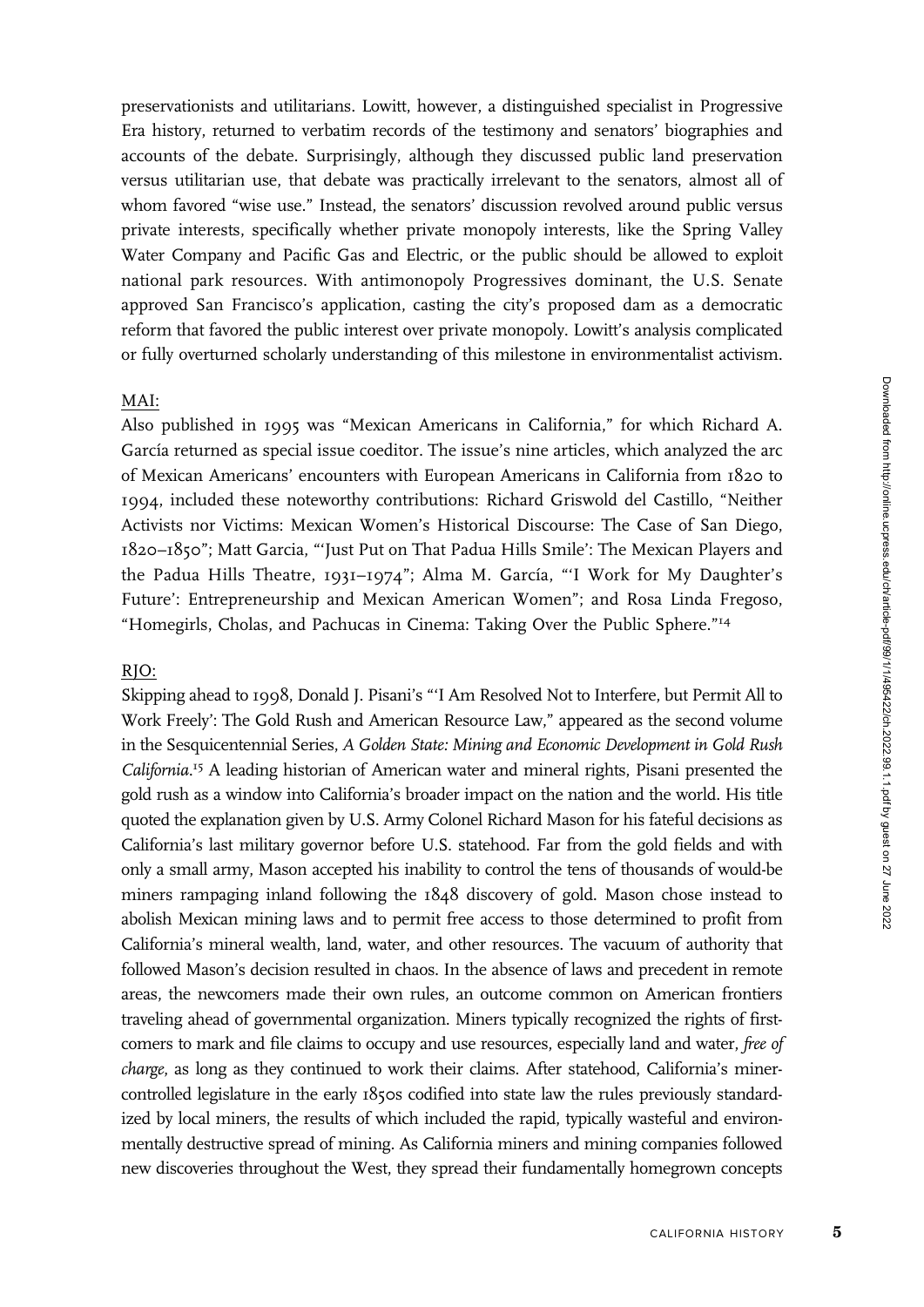of free access to public land, water, and other resources, practices that took root across the region and ultimately shaped national law and practice. Explosive economic growth resulted, but, by the nineteenth century's end, as Pisani put it, "California common law" had become "the law of mining west of the Missouri River," embedding in state and national law "the principle that nature existed solely for profit." Thus, the gold rush's national legacy included waste of lands and resources, environmental degradation, and increasing corporate dominance over public lands.

I must mention Sucheng Chan's "A People of Exceptional Character: Ethnic Diversity, Nativism, and Racism in the California Gold Rush," which appeared in California History and in Rooted in Barbarous Soil: People, Culture, and Community in Gold Rush California (University of California Press, 2000), the third in the Sesquicentennial Series.<sup>16</sup> Described by one book reviewer as "a concentrated tour de force," this was a stunning history, historiography, and analysis of the gold-rush experiences of California ethnic groups—Mexican (including the already present Californios), Chilean, Chinese, Irish, German, French, Italian, British (including Australians), Hawaiian, and African American. Unlike most such studies, Chan analyzed groups' positive and negative interactions, with each other as well as with the domineering Americans. The French, for example, because of their shared Catholicism, culture, and languages, and despite their status as Caucasians, were less interested in fraternizing with their Anglo-American peers, and much more likely to assimilate and even intermarry among Spanish-speaking groups. Analogously, even though each suffered hostility and injustice at Caucasian hands, Chinese and African newcomers generally "failed to identify with one another," even showing "considerable antipathy to one another." Some African Americans and Chinese formally complained to authorities about being grouped together under state law, with the Chinese expressing "negative views" of both blacks and Native Americans. Mutual hostility marked Chinese and Mexican relations as well. This was Chan's most important contribution, both in this article and in her scholarship more broadly: she urged historians to move beyond the standard of single-group analysis to explore the complex processes of ethnic assimilation. Her work demonstrated how complex and pernicious racism can be, how it allows whites to justify oppression of others, and the degree to which race hatred has structured a fiercely competitive, unequal society, stratified in labor, housing, and general relationships. Too few historians have taken up Chan's challenge.

Donna C. Schuele's "None Could Deny the Eloquence of This Lady: Women, Law, and Government in California, 1850–1890" appeared in volume 4 of the Sesquicentennial Series, Taming the Elephant: Politics, Government, and Law in Pioneer California (University of California Press, 2003), and in California History under the editorship of my successor, Janet Fireman.<sup>17</sup> Schuele examined the contradictory legal position facing California women after statehood. Holding a doctorate in both law and history, Schuele drew from a wide array of primary documents and secondary historical works, in addition to legal sources infrequently plumbed by historians. Following eastern states, California's 1849 constitution prohibited women from voting. Unlike almost all other states that followed English common law, in which women lost all property rights at marriage, California's first constitution retained Spanish women's equal property rights with men. The new constitution specified that, at marriage, women retained sole ownership and control of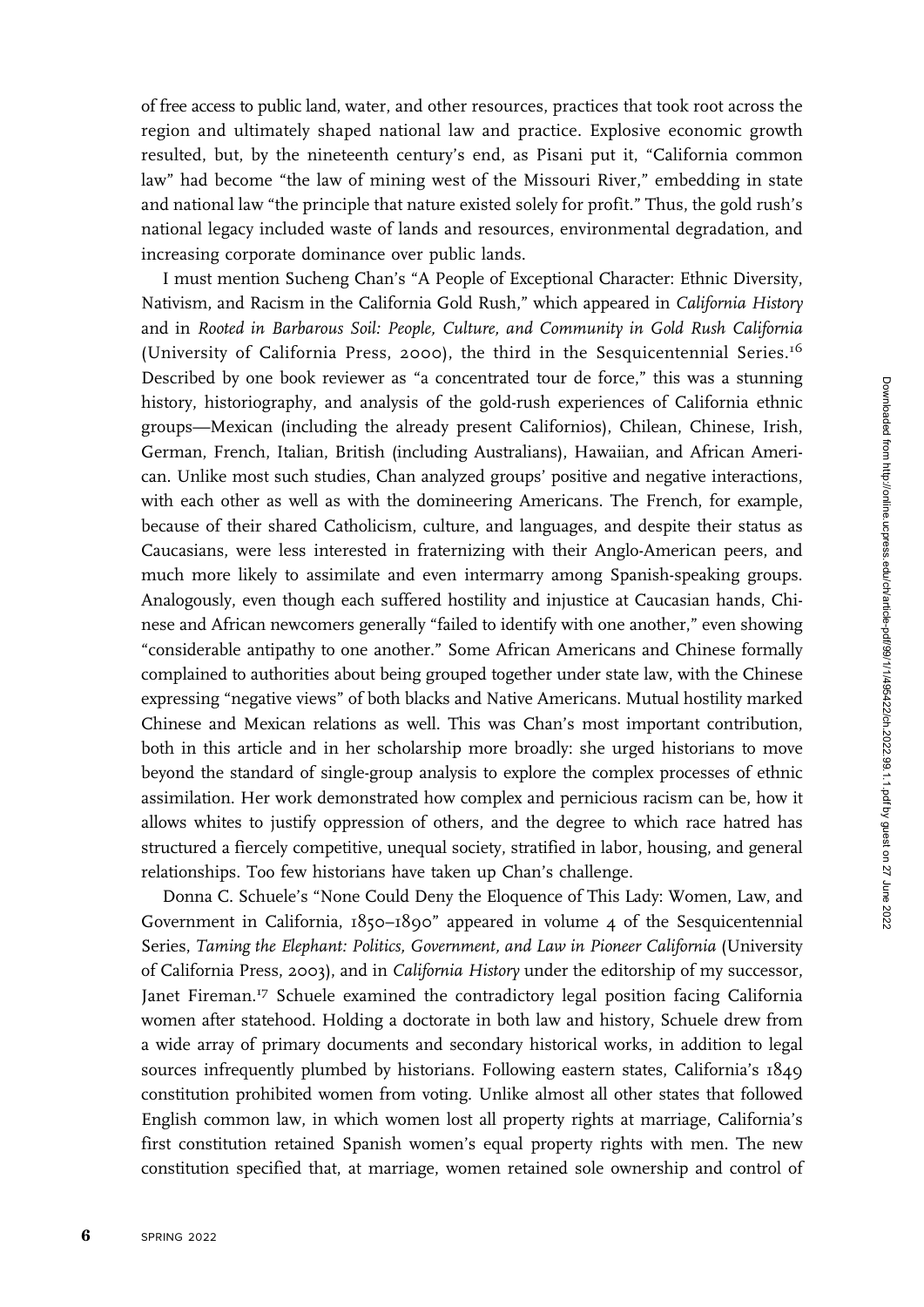their real and personal property, and furthermore were to enjoy joint ownership and control of property acquired during marriage. Married women retained the right to make separate wills, to keep their wages, to inherit all common property when their husbands died, or to retain half of jointly held property following divorce. However, with women excluded from suffrage and thus without direct political power, the early state legislatures—all male—soon enacted laws that limited these rights. Early judges likewise interpreted statutes in ways that dispossessed married women of their individual and joint property. Schuele's important article traced the decades-long struggle of nineteenthcentury women to secure not only the franchise, which historians have examined at great length, but also women's efforts to own property independently and equally, equal rights to work, and, perhaps most importantly, access to practice law themselves. [MAI: This is one of my picks too—I frequently cite this study in my own work.]

## MAI:

I particularly like Michelle Nickerson's 2009 "Politically Desperate Housewives: Women and Conservatism in Postwar Los Angeles" because I use it in the classroom, as a West Coast counterpoint to Joanne Meyerowitz's Not June Cleaver.<sup>18</sup> Nickerson's California History essay documented the grassroots activism of conservative women in Cold War Los Angeles, exploring how hostility toward the African American civil rights movement spurred the women's efforts, and confirming the women's significance in developing the far-right edge of the Republican Party, nationally and in California.

Another favorite: Charles Wollenberg's 2012 "'Dear Earl': The Fair Play Committee, Earl Warren, and Japanese Internment." Impressively researched and well written, this article offered a significant contribution to California's torturous history of civil rights and civil liberties, especially the repressive role played by Earl Warren as California's attorney general (1939–1943) and then as governor (1943–1953).<sup>19</sup> Warren later regretted his role in internment but, of course, too late.

I must not omit Michael F. Magliari's 2020 "Masters, Apprentices, and Kidnappers: Indian Servitude and Slave Trafficking in Humboldt County, California, 1860–1863," which I also use in the classroom.<sup>20</sup> It too offers a West Coast variant on readings about indenture in the British colonies and slavery in the antebellum United States. Magliari's meticulous study of Humboldt County indentures provides a thought-provoking and brilliant analysis of an abysmal moment in California history.

And I will admit partiality to my own first special issue, a reflection on controversial memorials and monuments. The issue was important to me, personally, because I believe that historians can help Americans through the difficult conversations that we must have if we are to heal the divisions caused by our nation's painful legacy of slavery, conquest, genocide, and the ongoing challenge of race hatred.<sup>21</sup>

I must also single out Diane M. T. North's 2020 "California and the 1918–1920 Influenza Pandemic," which won the Western Association of Women Historians' 2020 Judith Lee Ridge best article prize.<sup>22</sup> The essay detailed a little-known episode in California history, which, of course, is important. More significant, though, was that North wrote it in March 2020, just as the deadly COVID-19 pandemic was sweeping the globe. Looking back to COVID's predecessor, North carefully laid out, step by step, everything that